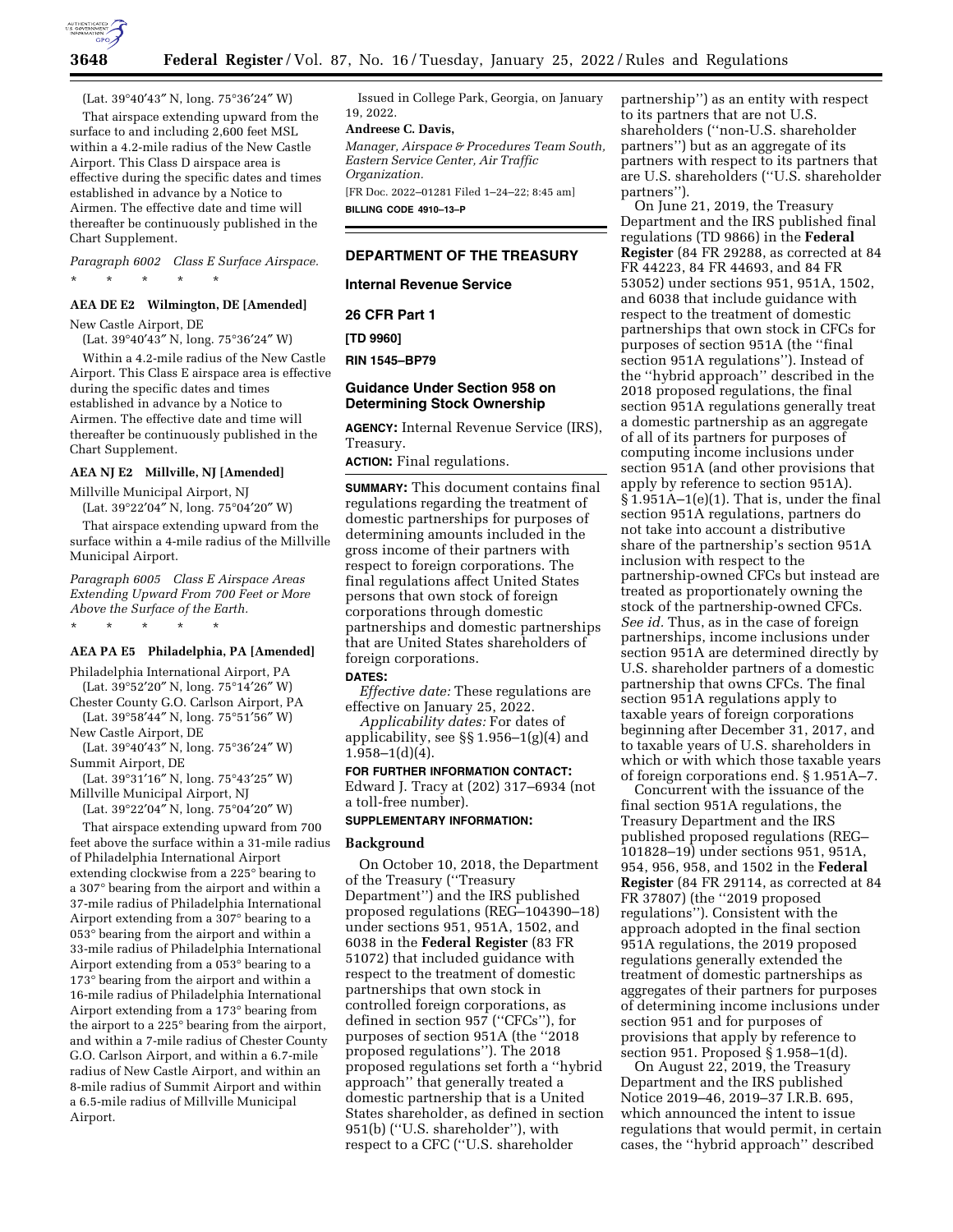in the 2018 proposed regulations to be applied to domestic partnerships or S corporations for taxable years ending before June 22, 2019.

On July 23, 2020, the Treasury Department and the IRS published final regulations (TD 9902) in the **Federal Register** (85 FR 44620, as corrected at 85 FR 64040 and 85 FR 79853) related to the portion of the 2019 proposed regulations under sections 951A and 954 addressing the treatment of income subject to a high rate of foreign tax.

A notice of proposed rulemaking published in the Proposed Rules section of this issue of the **Federal Register**  (REG–118250–20) provides guidance on the treatment of domestic partnerships and S corporations that own passive foreign investment companies (as defined in section 1297(a)) (''PFICs'') and their domestic partners and shareholders, as well as on other PFIC and CFC-related issues (the ''2022 proposed PFIC regulations'').

This rulemaking finalizes the portion of the 2019 proposed regulations that generally treat domestic partnerships as aggregates of their partners for purposes of determining income inclusions under section 951 and for purposes of provisions that apply specifically by reference to section 951 (the ''final regulations'').

In the 2019 proposed regulations, the Treasury Department and the IRS requested comments on the other provisions in the Internal Revenue Code (''Code'') that apply by reference to ownership within the meaning of section 958(a) for which aggregate treatment for domestic partnerships would be appropriate. The 2019 proposed regulations also requested comments on the aggregate treatment of domestic partnerships in specific areas, including for purposes of determining the controlling domestic shareholders of a CFC and for purposes of applying the PFIC regime. The Treasury Department and the IRS received three comments in response to the 2019 proposed regulations, each of which were considered in these final regulations. No public hearing on the 2019 proposed regulations was held because there were no requests to speak.

#### **Summary of Comments and Explanation of Revisions**

Comments outside the scope of this rulemaking are generally not addressed but may be considered in connection with future guidance projects. All written comments received in response to the proposed regulations that are being finalized in this rulemaking are available at *[www.regulations.gov](http://www.regulations.gov)* or upon request.

# *I. Application of Section 956*

Subject to certain exceptions, the 2019 proposed regulations treated domestic partnerships as aggregates of their partners for purposes of sections 951 and 951A and for purposes of any other provision that applies by reference to section 951 or section 951A. Proposed § 1.958–1(d)(1) and (2). Although section 951(a)(1)(B) requires a U.S. shareholder of a CFC to include in gross income the amount determined under section 956 with respect to the U.S. shareholder (to the extent not excluded from gross income under section 959(a)(2)), section 956 itself does not specifically apply by reference to section 951 (or section 951A). Accordingly, the final regulations clarify that aggregate treatment of domestic partnerships applies for purposes of section 956(a) and any provisions that specifically apply by reference to section 956(a) (such as § 1.956–1(a)(2)) to ensure that a U.S shareholder partner determines a section 956 amount with respect to CFCs owned through a domestic partnership as part of the U.S. shareholder partner's section 951(a) inclusion.  $\S$  1.958–1(d)(1) and (d)(3)(iii). Aggregate treatment does not apply, however, for purposes of section 956(c) or (d) (or provisions that apply by reference to these sections) because treating a domestic partnership as an entity separate from its partners is more appropriate to carry out the purposes of these provisions. *See, e.g.,* § 1.956–4(e) (providing rules concerning the application of section 956 to, for example, obligations of partnerships). As discussed in the preamble to the 2019 proposed regulations, the treatment of a partnership as an entity or an aggregate is determined in part based on the policies underlying the specific provision at issue. *See* 84 FR 29115–29116.

To avoid similar confusion regarding the scope of § 1.958–1(d), the final regulations replace the language ''any other provision that applies by reference'' to section 951 or section 951A in proposed § 1.958–1(d)(1) with ''any provision that specifically applies by reference'' to section 951, section 951A, or section 956(a). The addition of the word ''specifically'' is intended to clarify that the rule in § 1.958–1(d) applies only to the particular provision within a Code section or regulation that applies specifically by reference to section 951, section 951A, or section 956(a) rather than the section or regulation in its entirety. Additionally, the final regulations clarify that the rule in  $§ 1.958-1(d)(1)$  applies for purposes of any provision that specifically

applies by reference to regulations issued under or relating to the sections identified in § 1.958–1(d)(1). Corresponding revisions are made to the cross references to § 1.958–1(d) provided in §§ 1.951–1(a)(4) and 1.951A–1(e).

Certain existing final regulations treat domestic partnerships as entities separate from their partners for purposes of section 956. § 1.956–  $1(a)(2)(i)$  and (iii) and  $(a)(3)(iv)$ . Because this treatment is inconsistent with the aggregate approach, the 2019 proposed regulations modified the applicability date of these provisions so they would cease to apply once the 2019 proposed regulations were finalized. Proposed § 1.956–1(g)(4). Rather than modifying the applicability dates as was done in the 2019 proposed regulations, however, the final regulations simply remove these provisions. Accordingly, because those provisions are being removed as part of the final regulations, the proposed applicability date provisions under section 956 are no longer relevant and are not being finalized.

#### *II. Passive Foreign Investment Companies*

The preamble to the 2019 proposed regulations requested comments with respect to the application of the PFIC regime to domestic partnerships that directly or indirectly own PFIC stock, particularly with respect to whether elections and income inclusions are more appropriate at the level of the domestic partnership or at the level of its partners. 84 FR 29120. Comments were received regarding PFIC elections and inclusions, the CFC overlap rule in section 1297(d), and other PFIC-related issues involving domestic partnerships. These comments are addressed in the 2022 proposed PFIC regulations in order to provide taxpayers additional opportunity to comment.

#### *III. Related Person Insurance Income*

Section 952(a) provides that subpart F income includes insurance income, as defined in section 953. Under section 953(c)(2), related person insurance income (''RPII'') is any insurance income (as defined in section 953(a)) attributable to a policy of insurance or reinsurance that directly or indirectly insures a United States shareholder (as defined in section 953(c)(1)(A)) of the controlled foreign corporation (as defined in section  $953(c)(1)(B)$ , or a person related to the United States shareholder.

A comment requested that aggregate treatment be applied for purposes of determining RPII such that there would only be RPII to the extent of the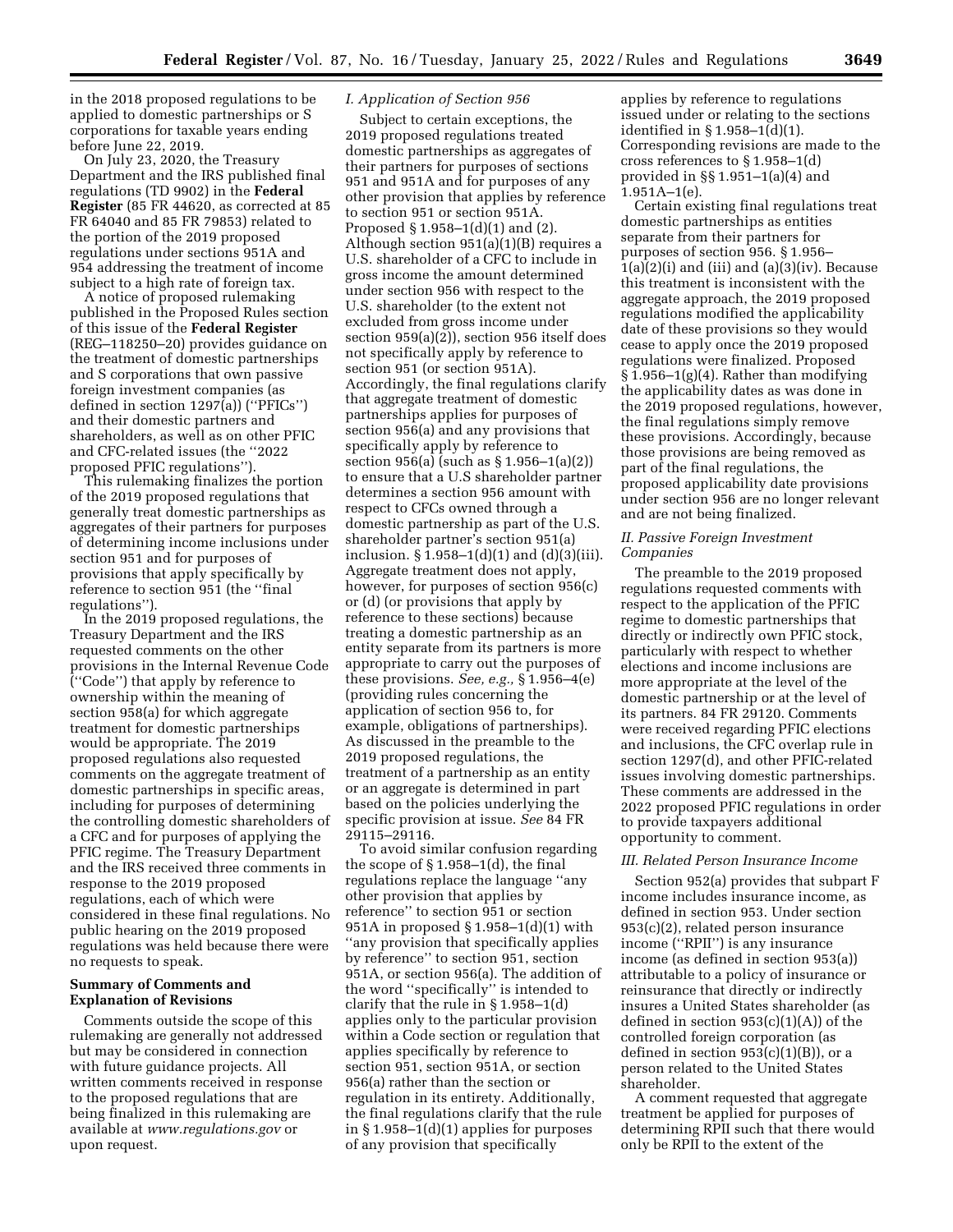domestic partnership's domestic partners, which is the same result as for foreign partnerships. The Treasury Department and the IRS agree that aggregate principles should apply for purposes of section 953(c). However, in order to provide taxpayers an additional opportunity to comment, this comment is addressed in the 2022 proposed PFIC regulations.

# *IV. Controlling Domestic Shareholders*

The ''controlling domestic shareholders'' of a CFC make certain elections with respect to the CFC, such as electing the method of calculating the CFC's earnings and profits under section 964(a) and electing to exclude tentative gross tested income items from gross tested income under section 951A(c)(2)(A)(i)(III). *See* §§ 1.964–1(c)(3) and 1.951A–2(c)(7)(viii). Under § 1.964– 1(c)(5)(i), the controlling domestic shareholders of a CFC are the U.S. shareholders that, in the aggregate, own (within the meaning of section 958(a)) more than 50 percent of the total combined voting power of all classes of stock of the CFC entitled to vote and that undertake to act on the CFC's behalf. If the ownership requirement is not satisfied, the controlling domestic shareholders of the CFC are all of the U.S. shareholders that own (within the meaning of section 958(a)) stock of the CFC. *Id.* 

With respect to U.S. shareholder partnerships, the 2019 proposed regulations did not apply aggregate treatment for purposes of determining a CFC's controlling domestic shareholders, and a domestic partnership could qualify as a controlling domestic shareholder of the CFC. Proposed § 1.958–1(d)(2). The preamble to the 2019 proposed regulations requested comments on whether aggregate treatment should apply in this context so that some or all of the U.S. shareholder partners, rather than the partnership, would make elections applicable to the CFC for purposes of sections 951 and 951A. 84 FR 29119. One comment was received that recommended, on balance, that aggregate treatment should not apply for purposes of determining the controlling domestic shareholders of CFCs under § 1.964–1(c)(5)(i).

The final regulations do not extend aggregate treatment for determining the controlling domestic shareholders of a CFC under § 1.964–1(c)(5)(i). However, the Treasury Department and the IRS believe that aggregate treatment should apply to domestic partnerships for purposes of determining the controlling domestic shareholders of a CFC under § 1.964–1(c)(5). Thus, the 2022 proposed

PFIC regulations revise § 1.958–1(d)(2) to provide that aggregate treatment applies for purposes of determining the controlling domestic shareholders of a CFC. This change is included in the 2022 proposed PFIC regulations to give taxpayers an additional opportunity to comment.

# *V. Previously Taxed Earnings and Profits and Basis Adjustments*

The preamble to the 2019 proposed regulations noted that, historically, domestic partnerships had been treated as owning stock within the meaning of section 958(a) for purposes of determining their section 951 inclusions, and, thus, previously taxed earnings and profits (''PTEP'') accounts under section 959 were maintained, and related basis adjustments under section 961 were made, at the partnership level. 84 FR 29119. As a result, comments were requested on appropriate rules, such as necessary adjustments to PTEP and related basis amounts, for the transition to the aggregate approach to domestic partnerships described in the 2019 proposed regulations once those regulations were finalized. 84 FR 29119–20. These issues, and the comments received, are beyond the scope of this rulemaking and therefore are not addressed herein; however, the Treasury Department and the IRS intend to address these comments in a separate guidance project involving PTEP (the 'proposed PTEP regulations''). The proposed PTEP regulations will provide guidance on a broad range of issues, such as the maintenance of PTEP accounts under section 959, the treatment of PTEP distributions, and basis adjustments under section 961, including with respect to CFCs held by partnerships.

#### *VI. Application of Section 1248*

The preamble to the 2019 proposed regulations stated that, subject to certain exceptions, aggregate treatment of domestic partnerships applied only with respect to sections 951 and 951A, and any provision that applies by reference to sections 951 and 951A, and, therefore, did not apply for any other purpose of the Code, including section 1248. 84 FR 29119. Comments were received regarding section 1248, including with respect to dispositions by domestic partnerships of CFC stock, dispositions of interests in domestic partnerships that own CFC stock, and the interaction between section 1248 and section 751.

The final regulations do not address these comments, which are beyond the scope of this rulemaking. The Treasury Department and the IRS recognize,

however, that section 1248 applies in part by reference to section 951 and section 951A (in the latter case, as a result of section 951A(f)(1)(A)). *See*  section 1248(b)(1)(A) and (d)(1). Therefore, the final regulations clarify that the aggregate approach set forth in  $§ 1.958-1(d)(1)$  does not apply for purposes of section 1248, which is consistent with the intended scope of the rules as described in the preamble to the 2019 proposed regulations.  $§ 1.958-1(d)(2)(iv)$ . The final regulations do not affect the application of § 1.1248–1(a)(4). Future guidance, including the proposed PTEP regulations, may address the application of section  $1248(b)(1)(A)$  and  $(d)(1)$  to transactions involving a domestic partnership's sale of a CFC, such as the transaction described in Rev. Rul. 69– 124, 1969–1 C.B. 203.

#### *VII. Non-Grantor Trusts and Estates*

The preamble to the 2019 proposed regulations requested comments on whether aggregate treatment should be extended to other pass-through entities such as certain trusts or estates. In response to this request, one comment recommended that aggregate treatment not be extended to domestic non-grantor trusts and domestic estates, noting that there is no corollary authority to section 7701(a)(4) (authorizing the treatment of domestic partnerships as not domestic when the context requires) which would permit the Treasury Department and the IRS to treat domestic non-grantor trusts and domestic estates as not domestic. The comment further noted that if the domestic non-grantor trust or domestic estate had a section 951(a) or section 951A inclusion but did not distribute the income to its beneficiaries, the trust or estate itself would be liable for tax on that income (unlike a partnership); thus, two separate taxing regimes could be necessary if an aggregate approach were limited to distributed income. Finally, the comment suggested that identifying U.S. shareholders of a CFC the stock of which is owned by a domestic nongrantor trust or a domestic estate would be complex if the trust or estate had discretionary beneficiaries.

Although aggregate treatment of domestic partnerships for purposes of sections 951 and 951A (and provisions that specifically apply by reference to those sections) is not based on the grant of authority under section 7701(a)(4), the Treasury Department and the IRS nevertheless agree, for the other reasons stated in the comment, that aggregate treatment should not be extended to domestic non-grantor trusts and domestic estates.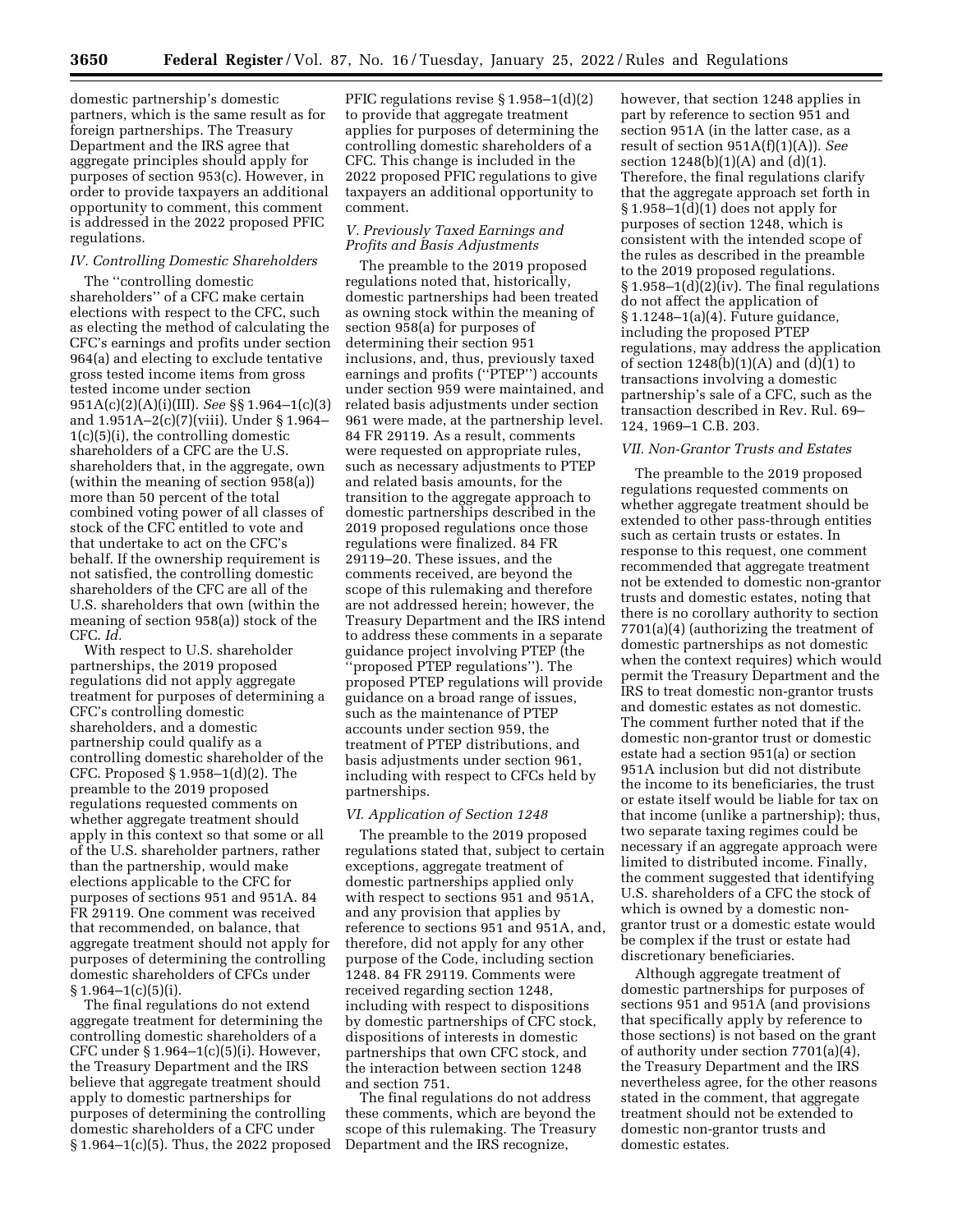#### *VIII. Other Changes*

The final section 951A regulations generally adopted aggregate treatment of domestic partnerships for purposes of section 951A. § 1.951A–1(e). The preamble to the 2019 proposed regulations noted that once those regulations were finalized, § 1.951A– 1(e) would be unnecessary because that rule would be subsumed by § 1.958– 1(d). 84 FR 29119. The preamble to the 2019 proposed regulations further noted that § 1.951–1(h), which treated certain controlled domestic partnerships as foreign partnerships for purposes of determining the stock of a CFC owned (within the meaning of section 958(a)) by a U.S. person, would similarly be unnecessary. *Id.* No comments addressed those proposed regulations. As a result, § 1.951A–1(e) is amended to remove paragraphs (e)(1) through (3) and include a general cross-reference to § 1.958–1(d) in § 1.951A–1(e) for the treatment of domestic partnerships for purposes of section 951A. The final regulations also remove paragraph (h) of § 1.951–1.

#### *IX. Applicability Dates*

A. Application Before Finalization Date

Proposed § 1.958–1(d)(4) provided that the regulations under section 958 would apply to taxable years of foreign corporations beginning on or after the date the final regulations are published in the **Federal Register** (the

''finalization date'') and to taxable years of U.S. persons in which or with which such taxable years of the foreign corporations end (the ''general applicability rule''). However, domestic partnerships could apply the regulations, when finalized, to taxable years of a foreign corporation beginning after December 31, 2017, and to taxable years of the domestic partnership in which or with which such taxable years of the foreign corporation end, subject to the requirement that the partnership, its U.S. shareholder partners, and other related domestic partnerships and their U.S. shareholder partners consistently apply the regulations with respect to all foreign corporations the partnerships own (within the meaning of section 958(a), determined without regard to proposed  $\S 1.958-1(d)(1)$  (the "prefinalization applicability option''). Proposed § 1.958–1(d)(4). The 2019 proposed regulations also permitted domestic partnerships, their U.S. shareholder partners, and related domestic partnerships and their U.S. shareholder partners to rely on proposed § 1.958–1(d)(4), subject to the same consistency requirement (the ''reliance option''). *See* 84 FR 29119.

One comment made several recommendations with respect to the applicability date of proposed § 1.958– 1(d). First, the comment suggested that the reference to a ''domestic partnership'' in the pre-finalization applicability option was inconsistent with the reference to "U.S. persons" in the general applicability rule and recommended that the final regulations be revised to reference ''U.S. person'' in both places. With respect to the consistency requirements (including consistency between years), the comment suggested that U.S. persons owning stock of a foreign corporation through a domestic partnership be allowed to take individual positions as to whether to apply the pre-finalization applicability option, subject to all related partners taking the same position. The comment noted that an individualized approach would allow non-U.S. shareholder partners to decide whether to be subject to section 951 inclusions or potentially to be subject to the PFIC regime during the period before the finalization date and would not materially impact U.S. shareholder partners.

The reference to ''domestic partnerships'' and their U.S. shareholder partners in the prefinalization applicability option was intentional. Although the general applicability rule applies to all affected U.S. persons, certain persons may choose to apply the regulations before the finalization date. By limiting this group of persons to domestic partnerships and their U.S. shareholder partners (and related domestic partnerships), the rule aims to strike a balance between identifying a small group of persons who may be able to coordinate with respect to the decision to apply the pre-finalization applicability option versus all persons that may be affected by that decision. Accordingly, the suggested revision to reference ''U.S. persons'' in the prefinalization applicability option is not adopted.

In addition, the suggested revision would allow partners to take individualized positions with respect to the pre-finalization applicability option and could cause significant administrative, partnership accounting, and reporting difficulties. For example, if each partner were allowed to take an individual position on the applicability date of the regulations, partners following the general applicability rule (regardless of the extent of their ownership) might receive a distributive share of the partnership's section 951 inclusions while U.S. shareholder partners applying the pre-finalization

applicability option have direct section 951 inclusions. The Treasury Department and the IRS believe that consistency among all affected parties in applying the pre-finalization applicability option is important for proper administration of the regulations. As a result, the Treasury Department and the IRS have determined that the difficulty posed by an individualized approach outweighs the potential benefit the approach would provide to a partner, and this comment is not adopted. The Treasury Department and the IRS are aware that, given the potential scope of the consistency requirement, it may be difficult to meet in more widely held partnership structures, and thus application of the pre-finalization applicability option may be limited.

The comment recommended that if the individualized approach is not adopted, the final regulations should require a formal election in order to apply the pre-finalization applicability option instead of the consistency requirement. The election would be made only by a domestic partnership and all related domestic partnerships and would be binding on all domestic partners. The comment asserted that this approach would clarify the application of the pre-finalization applicability option by avoiding potential uncertainty as to whether all U.S. shareholder partners took a consistent position. The comment further suggested that a partnershiponly election to apply the prefinalization applicability option would prevent U.S. shareholder partners from refusing, without justification, to act in accordance with the partnership's election.

The Treasury Department and the IRS have determined that, although the consistency requirement among all related domestic partnerships and their U.S. shareholder partners may be difficult to meet in certain cases, requiring consistency among all persons required to apply the pre-finalization applicability option is important for proper administration of the rules. Absent this requirement, U.S. shareholder partners could choose not to amend their returns, and therefore continue to report under the entity approach, even though the partnership and other partners amended their returns and reported under the aggregate approach pursuant to the prefinalization applicability option.<sup>1</sup> In

<sup>1</sup>A U.S. shareholder partner's liability could differ under an aggregate or entity approach if, for example, the partner is a U.S. shareholder partner Continued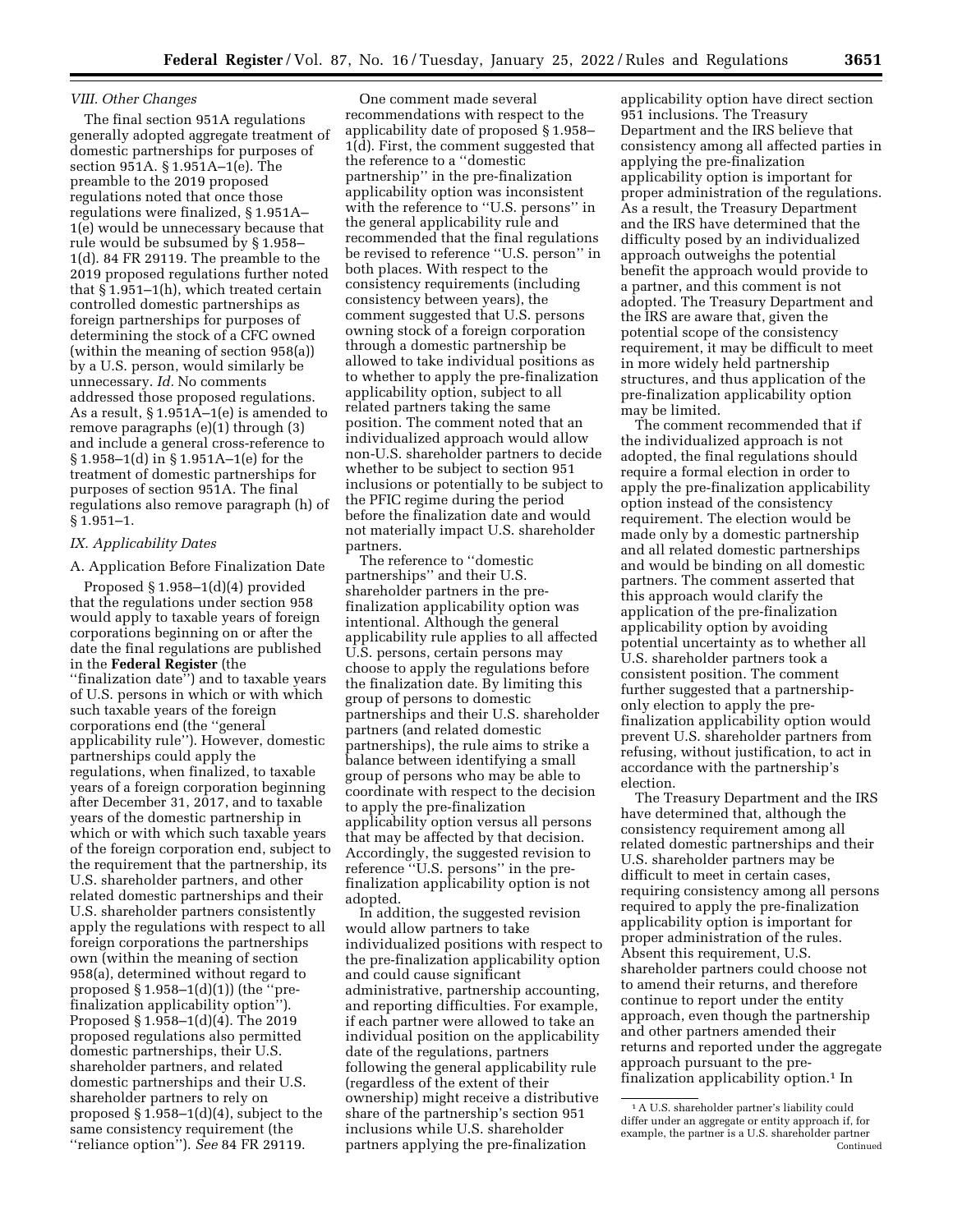addition, maintaining the U.S. shareholder consistency requirement minimizes administrative, partnership accounting, and reporting difficulties (for example, in connection with PTEP accounts) that could arise if a partnership-only election were adopted and one or more U.S. shareholder partners chose not to amend their returns in accordance with the partnership's election. The consistency requirement is also expected to enhance compliance and administration at the U.S. shareholder partner-level with respect to amended returns (or administrative adjustment requests) because it requires more coordination between the partnership and its partners than a partnership-only election would require. Under either approach, if a partnership chooses the pre-finalization applicability option on an amended return (or by initiating an administrative adjustment request), any U.S. shareholder partner would receive updated information that it no longer has a distributive share of the partnership's section 951 inclusions but would still need to take into account section 951 inclusions directly under the aggregate approach. Further, the Treasury Department and the IRS are concerned that the lack of coordination involved in a partnership-only election, as opposed to the consistency requirement, may create uncertainty at the U.S. shareholder partner level as to whether the partner merely accounts for the reduction in the distributive share from the partnership or must also directly take into account income inclusions. Accordingly, this comment is not adopted.

The comment also requested that the final regulations clarify whether the prefinalization applicability option is available if all required parties file amended returns. The Treasury Department and the IRS confirm that, subject to the consistency requirement, a domestic partnership may apply the regulations on an amended return or through initiating an administrative adjustment request under section 6227. In instances where a domestic partnership files an amended return (that is, in the case of partnerships not subject to sections 6221 through 6241), its partners (both U.S. shareholder partners and non-U.S. shareholder partners) will likely need to also file amended returns in order to satisfy the consistency requirement.

Finally, the comment expressed concern for cases in which a domestic partnership filed its income tax return

for calendar year 2018 before the issuance of the 2019 proposed regulations reporting section 951 inclusions by the partnership in accordance with then current law (including issuing Schedules K–1 to its partners) but subsequently filed a superseding original or amended return for such taxable year relying on the 2019 proposed regulations. In that case, the comment recommended that the ability to rely on the 2019 proposed regulations should not be contingent upon all U.S. shareholder partners filing superseding or amended returns on the same basis and that all partners should be permitted to decide separately whether to file a superseding or amended return to rely on the proposed regulations. The comment further recommended that, if a non-U.S. shareholder partner decides to rely on the proposed regulations and the foreign corporation is also a PFIC, the mechanism for the non-U.S. shareholder partner to make a QEF or mark-to-market election under section 1295 or section 1296, respectively, should be simplified and that purging elections should not be required solely due to the status of the CFC/PFIC during the period before the general applicability rule applies. The comment analogized these recommendations to relief provided in Notice 2019–46, which permitted domestic partnerships and partners to file returns for 2018 applying the hybrid approach in the 2018 proposed regulations rather than the aggregate approach adopted by the final section 951A regulations.

The Treasury Department and the IRS believe that, in all cases, proper administration of the regulations before the general applicability rule requires the satisfaction of the consistency requirement in  $\S 1.958-1(d)(4)(i)$  and precludes the ability of non-U.S. shareholder partners to unilaterally apply the regulations. Therefore, the final regulations do not adopt more permissive rules because a domestic partnership filed a tax return and issued Schedule K–1s to its partners before the issuance of the 2019 proposed regulations. Furthermore, the Treasury Department and the IRS find this situation sufficiently different from the relief provided in Notice 2019–46 for domestic partnerships that had already reported a different position on a Schedule K–1 based on the 2018 proposed regulations. Although the final section 951A regulations applied retroactively and superseded the 2018 proposed regulations, the notice provided flexibility to apply the 2018 proposed regulations due to the compliance burdens associated with the

change from the hybrid approach in the 2018 proposed regulations to the aggregate approach in the final section 951A regulations and the relatively short period until the extended filing deadline for calendar-year partnerships. This same concern does not exist here because, before the prospective application of the regulations under the general applicability rule, taxpayers were permitted to rely on the 2019 proposed regulations (in accordance with proposed  $\S 1.958-1(d)(4)$  or to continue to apply prior law. Accordingly, the final regulations do not adopt these comments.

B. Different Taxable Years of the Partnership, Partners, and CFC

Proposed § 1.958–1(d)(4) provided that § 1.958–1(d), when finalized, would apply to taxable years of foreign corporations beginning on or after the finalization date and to taxable years of U.S. persons in which or with which the taxable years of the foreign corporations end. A comment noted that, under this rule, in certain circumstances where a fiscal year U.S. shareholder partnership with U.S. shareholder partners has a different taxable year than its CFC and U.S. shareholder partners, the applicability date could cause the U.S. shareholder partners to have two years of section 951 inclusions in the same taxable year with respect to the same CFC—that is, a distributive share of the partnership's section 951 inclusion from the CFC's last taxable year before the application of the final regulations, and a direct section 951 inclusion with respect to the first taxable tax year of the CFC subject to the final regulations. For example, if a U.S. shareholder partnership has a June 30 taxable year and both the CFC it owns and its U.S. shareholder partners have a calendar taxable year, the final regulations would, under the general applicability rule, first apply to the CFC's taxable year ending December 31, 2022. Accordingly, for its taxable year ending December 31, 2022, the U.S. shareholder partners would have a distributive share of the partnership's section 951 inclusion for the CFC's taxable year ending December 31, 2021 (for the U.S. shareholder partnership's taxable year ending June 30, 2022) and would also have a direct section 951 inclusion for the CFC's taxable year ending December 31, 2022. The comment suggested that if the result in the example is intended, the Treasury Department and the IRS should consider treating the transition to aggregate treatment as a change in method of accounting with an accompanying spread in reporting the second inclusion under section 481.

with respect to some, but not all, of the CFCs that are owned by the domestic partnership.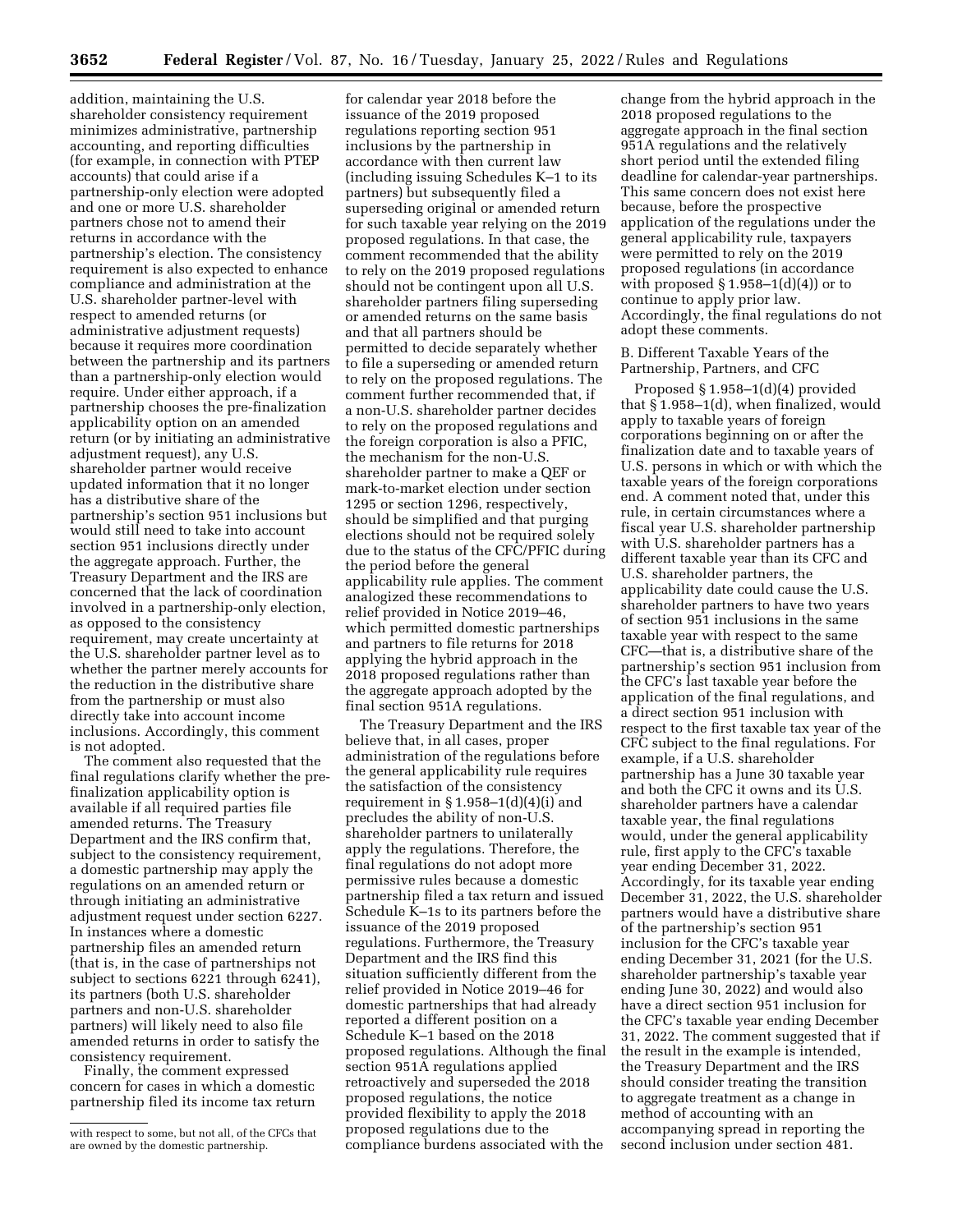The result described by the comment (the possibility of a U.S. shareholder partner having, in one of its taxable years, a distributive share of a partnership's section 951(a) inclusion with respect to a CFC for one taxable year of the CFC as well as the U.S. shareholder partner's own section 951(a) inclusion with respect to the CFC for the CFC's subsequent taxable year) is intended. In situations where a partnership and a partner have different taxable years, the partner can generally achieve deferral on its share of the partnership's income to the extent of the difference between its taxable year and the partnership's required taxable year. However, under the final regulations, because a domestic partnership is not treated as owning stock of a CFC within the meaning of section 958(a) for purposes of computing income inclusions with respect to a CFC under section 951 and section 951A, the applicable taxable year for income inclusions arising as a result of a domestic partnership's ownership of the CFC is the U.S. shareholder partner's taxable year, not the partnership's taxable year. As a result, the final regulations eliminate any deferral of income inclusions under section 951 and section 951A for a U.S. shareholder partner with respect to any CFC owned by the U.S. shareholder partnership. This elimination of a U.S. shareholder partner's deferral with respect to income of any CFC owned by the U.S. shareholder partnership, combined with the partner's existing deferral of section 951 income inclusions before the application of the final regulations, causes the U.S. shareholder partner to recognize two years of section 951 income inclusions with respect to any CFC owned by the U.S. shareholder partnership in this transition taxable year.

The Treasury Department and the IRS considered whether the adoption of the aggregate approach should be viewed as a change in method of accounting under section 446 and, if so, whether an adjustment should be imposed under section 481. The Treasury Department and the IRS determined that the adoption of the aggregate approach is not a change in method of accounting. Accordingly, no adjustment under section 481 should be imposed.

Further, even if the adoption of the aggregate approach were considered to be a change in accounting method, the Treasury Department and the IRS do not believe imposing an adjustment under section 481 would be appropriate as part of such change. Section 481(a) adjustments are intended to prevent the permanent duplication or omission of

income or expense that would otherwise arise as a result of a change in accounting method. However, the change to the aggregate approach under section 958 does not give rise to an omission or duplication of any item of income or expense. Under the prior entity approach, the domestic partnership would be treated as the foreign corporation's owner under section 958(a) and would take into account its applicable section 951 inclusion in its taxable year in which or with which such foreign corporation's taxable year ends. The partnership's section 951 inclusion would, in turn, be included in each partner's distributive share and would be recognized by each partner in the partner's taxable year in which or with which the partnership's taxable year ends.

By contrast, under the new aggregate approach, each U.S. shareholder partner of the partnership will be treated as an owner of the foreign corporation under section 958(a). As a result, each partner will have its own section 951 inclusion for the foreign corporation's taxable years beginning on or after January 25, 2022 and will recognize the section 951 inclusion in its taxable year in which or with which the foreign corporation's taxable year ends.2 Therefore, the partners would not have a permanent duplication or omission of income or expense that would otherwise arise as a result of a change in accounting method and require a section 481(a) adjustment.

#### **Special Analyses**

## *I. Regulatory Planning and Review— Economic Analysis*

These regulations are not subject to review under section 6(b) of Executive Order 12866 pursuant to the Memorandum of Agreement (April 11, 2018) between the Treasury Department and the Office of Management and Budget regarding review of tax regulations.

## *II. Paperwork Reduction Act*

The Paperwork Reduction Act of 1995 (44 U.S.C. 3501–3520) (''PRA'') generally requires that a federal agency obtain the approval of the OMB before collecting information from the public,

whether such collection of information is mandatory, voluntary, or required to obtain or retain a benefit.

There are no information collection requirements associated with these final regulations.

#### *III. Regulatory Flexibility Act*

It is hereby certified that these final regulations will not have a significant economic impact on a substantial number of small entities within the meaning of section 601(6) of the Regulatory Flexibility Act (5 U.S.C. chapter 6).

The final regulations may affect a substantial number of small entities, but the economic impact is not likely to be significant. These regulations treat domestic partnerships as an aggregate of their partners for purposes of section 951, which reduces the burden on taxpayer partners that are not U.S. shareholders of a CFC owned by a partnership because these partners are no longer subject to section 951 inclusions with respect to CFCs held by the partnership. The regulations may also reduce burden on domestic partnerships that hold CFCs because these partnerships are no longer required to calculate their partners' distributive share of the partnerships' section 951 inclusions, which will likely lower their compliance costs. In addition, the regulations do not impose a collection of information burden on any person, including small entities.

The Treasury Department and the IRS estimate that approximately 7,500 U.S. partnerships that own CFCs e-filed at least one Form 5471 as Category 4 or 5 filers in 2018.3 These partnerships had approximately 1.75 million domestic and foreign partners. To estimate the impact of the final regulations related to domestic partnerships on small entities, the Treasury Department and the IRS reviewed the percentage of filers that own CFCs by class size based on gross receipts. For 2018, the smaller size classes constituted a relatively small fraction of filers that own CFCs, suggesting that many domestic small business entities would be unaffected by these regulations. Further, domestic partnerships should only constitute a

<sup>2</sup> In the first taxable year to which the aggregate approach applies, the U.S. shareholder partner could in certain cases have two section 951 inclusions: (1) Its distributive share of the partnership's section 951 inclusion for the CFC's last taxable year that begins before January 25, 2022, and (2) its own section 951 inclusion for the CFC's first taxable year beginning on or after January 25, 2022. However, these inclusions represent subpart F income with respect to two different taxable years of the CFC. Therefore, there is no duplication or omission of the CFC's subpart F income to the U.S. shareholder partner.

<sup>3</sup> Data are from IRS's Research, Applied Analytics, and Statistics division based on data available in the Compliance Data Warehouse. Category 4 filer includes a U.S. person who had control of a foreign corporation during the annual accounting period of the foreign corporation. Category 5 includes a U.S. shareholder who owns stock in a foreign corporation that is a CFC and who owned that stock on the last day in the tax year of the foreign corporation in that year in which it was a CFC. For full definitions, see *[https://www.irs.gov/](https://www.irs.gov/pub/irs-pdf/i5471.pdf) [pub/irs-pdf/i5471.pdf.](https://www.irs.gov/pub/irs-pdf/i5471.pdf)*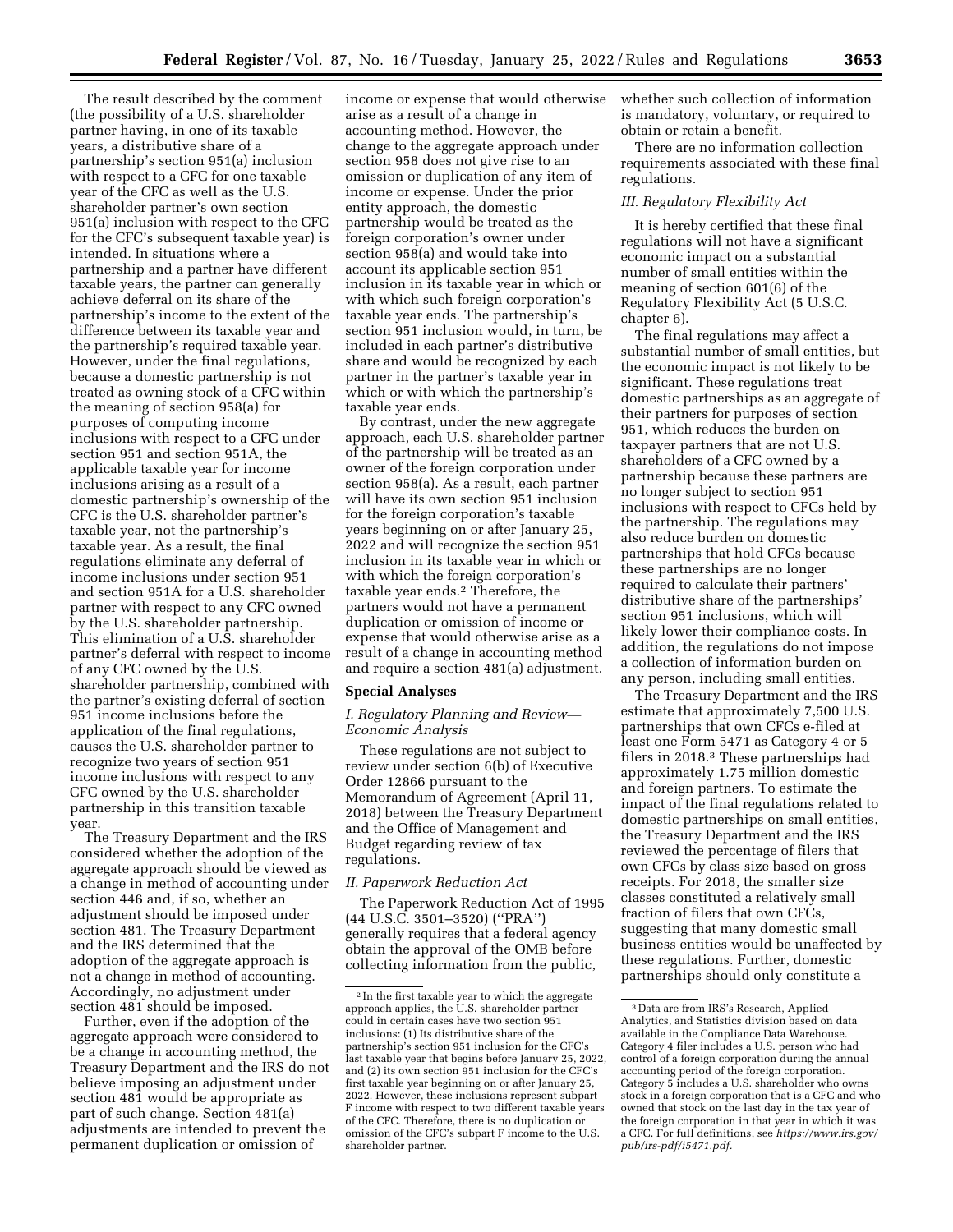portion of the smaller size classes of filers that own CFCs.

Consequently, the Treasury Department and the IRS have determined that the final regulations will not have a significant economic impact on a substantial number of small entities. Accordingly, it is hereby certified that these regulations will not have a significant economic impact on a substantial number of small entities.

#### *IV. Section 7805(f)*

Pursuant to section 7805(f), the proposed regulations preceding the final regulations (the 2019 proposed regulations) were submitted to the Chief Counsel for Advocacy of the Small Business Administration for comment on their impact on small business. No comments were received.

#### *V. Unfunded Mandates Reform Act*

Section 202 of the Unfunded Mandates Reform Act of 1995 requires that agencies assess anticipated costs and benefits and take certain other actions before issuing a final rule that includes any Federal mandate that may result in expenditures in any one year by a state, local, or tribal government, in the aggregate, or by the private sector, of \$100 million in 1995 dollars, updated annually for inflation. These regulations do not include any Federal mandate that may result in expenditures by state, local, or tribal governments, or by the private sector in excess of that threshold.

#### *VI. Executive Order 13132: Federalism*

Executive Order 13132 (entitled ''Federalism'') prohibits an agency from publishing any rule that has federalism implications if the rule either imposes substantial, direct compliance costs on state and local governments, and is not required by statute, or preempts state law, unless the agency meets the consultation and funding requirements of section 6 of the Executive order. These regulations do not have federalism implications and do not impose substantial direct compliance costs on state and local governments or preempt state law within the meaning of the Executive order.

#### **Drafting Information**

The principal author of these regulations is Edward J. Tracy of the Office of Associate Chief Counsel (International). However, other personnel from the Treasury Department and the IRS participated in their development.

## **Statement of Availability of IRS Documents**

IRS Revenue Procedures, Revenue Rulings, Notices, and other guidance cited in this document are published in the Internal Revenue Bulletin and are available from the Superintendent of Documents, U.S. Government Publishing Office, Washington, DC 20402, or by visiting the IRS website at *[https://www.irs.gov.](https://www.irs.gov)* 

#### **List of Subjects in 26 CFR Part 1**

Income taxes, Reporting and recordkeeping requirements.

#### **Adoption of Amendments to the Regulations**

Accordingly, 26 CFR part 1 is amended as follows:

## **PART 1—INCOME TAXES**

■ **Paragraph 1.** The authority citation for part 1 continues to read in part as follows:

**Authority:** 26 U.S.C. 7805. \* \* \* \* \*

■ **Par. 2.** Section 1.951–1 is amended by:

- 1. Adding paragraph (a)(4);
- 2. Removing paragraph (h);

■ 3. Redesignating paragraph (i) as paragraph (h); and

■ 4. Removing the last sentence of newly redesignated paragraph (h).

The addition reads as follows:

## **§ 1.951–1 Amounts included in gross income of United States shareholders.**   $(a) * * * *$

(4) See § 1.958–1(d) for rules regarding the ownership of stock of a foreign corporation through a domestic partnership for purposes of section 951 and for purposes of any provision that specifically applies by reference to section 951 or the regulations in this part under section 951.

\* \* \* \* \* ■ **Par. 3.** Section 1.951A–1 is amended by revising paragraph (e) to read as follows:

#### **§ 1.951A–1 General provisions.**

\* \* \* \* \* (e) *Stock owned through domestic partnerships.* See § 1.958–1(d) for rules regarding the ownership of stock of a foreign corporation through a domestic partnership for purposes of section 951A and for purposes of any provision that specifically applies by reference to section 951A or the section 951A regulations.

\* \* \* \* \*

■ **Par. 4.** Section 1.956–1 is amended by:

■ 1. Adding a sentence at the end of paragraph (a)(1);

■ 2. Removing the last sentence of paragraph (a)(2)(i);

■ 3. Removing paragraphs (a)(2)(iii) and  $(a)(3)(iv);$ 

■ 4. Redesignating paragraph  $(a)(3)(v)$  as paragraph (a)(3)(iv);

■ 5. Revising the newly redesignated paragraph (a)(3)(iv) heading; and ■ 6. Adding a sentence at the end of

paragraph (g)(4). The additions and revision read as

follows:

#### **§ 1.956–1 Shareholder's pro rata share of the average of the amounts of United States property held by a controlled foreign corporation.**

(a) \* \* \* (1) \* \* \* See § 1.958–1(d) for rules regarding the ownership of stock of a foreign corporation through a domestic partnership for purposes of section 956(a) and for purposes of any provision that specifically applies by reference to section 956(a) or the regulations in this part under section 956 that relate to section 956(a).

\* \* \* \* \* (3) \* \* \* (iv) *Example 4.* \* \* \* \* \* \* \* \*

(g) \* \* \*

 $(4)$  \* \* \* For taxable years of controlled foreign corporations beginning before January 25, 2022, and taxable years of United States shareholders in which or with which such taxable years of foreign corporations end, see § 1.956–1(a)(2)(i) and (iii) and  $(a)(3)(iv)$  as in effect and contained in 26 CFR part 1, as revised April 1, 2021.

■ Par. 5. Section 1.958-1 is amended by:

■ 1. Redesignating paragraph (d) as paragraph (f); and

\* \* \* \* \*

■ 2. Adding a new paragraph (d) and reserved paragraph (e).

The additions read as follows:

**§ 1.958–1 Direct and indirect ownership of stock.** 

\* \* \* \* \* (d) *Stock of foreign corporations owned through domestic partnerships*— (1) *In general.* Except as otherwise provided in paragraph (d)(2) of this section, for purposes of sections 951, 951A, and 956(a), and for purposes of any provision that specifically applies by reference to any of such sections or the regulations in this part under section 951, 951A, or 956 (but only as the regulations in this part under section 956 relate to section 956(a)), a domestic partnership is not treated as owning stock of a foreign corporation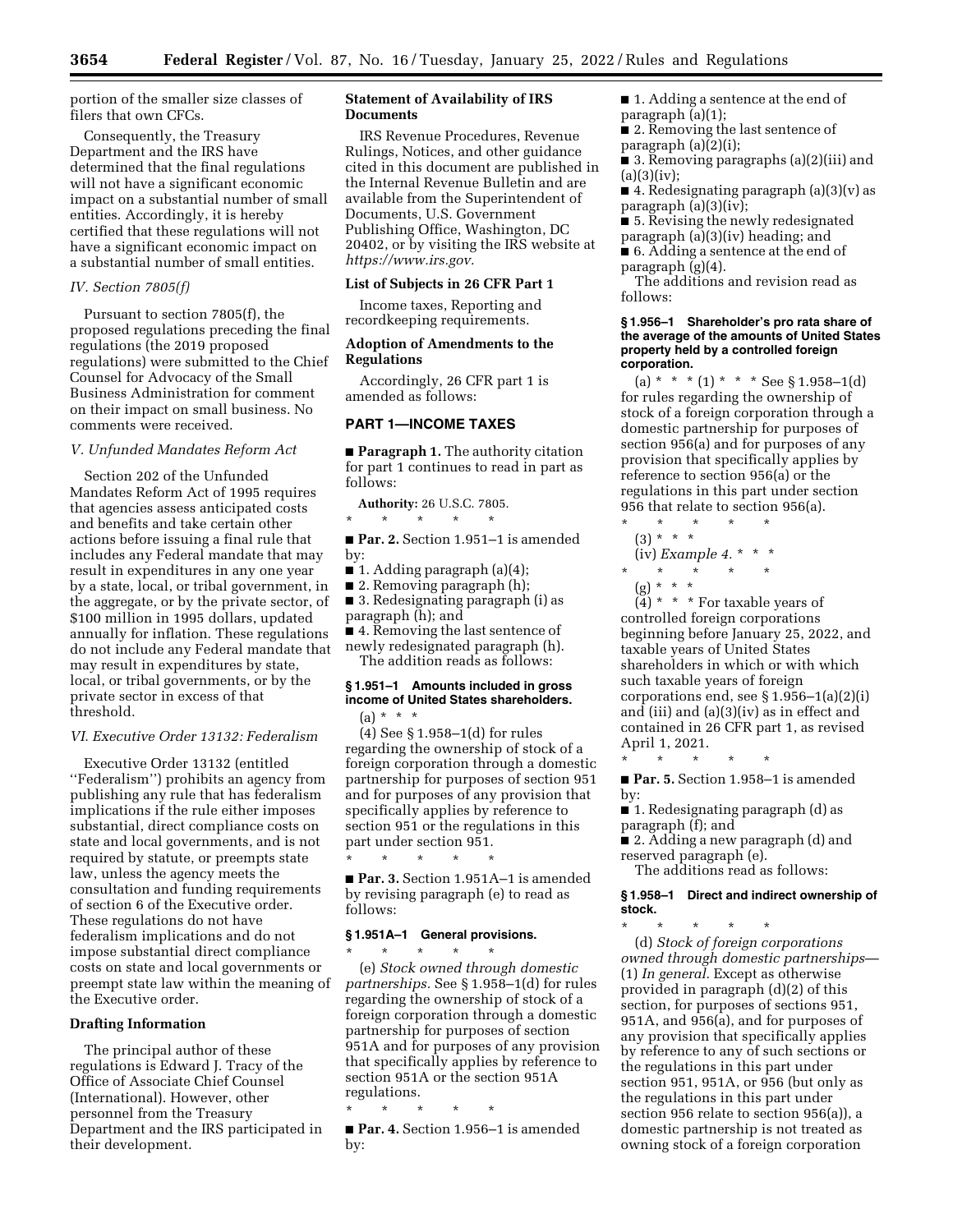within the meaning of section 958(a). For purposes of determining the persons that own stock of the foreign corporation within the meaning of section 958(a) when the preceding sentence applies, stock of a foreign corporation owned by a domestic partnership is treated in the same manner as stock of a foreign corporation owned by a foreign partnership under section 958(a)(2) and paragraph (b) of this section.

(2) *Non-application for certain purposes.* Paragraph (d)(1) of this section does not apply for purposes of—

(i) Determining whether any United States person is a United States shareholder (as defined in section 951(b));

(ii) Determining whether any foreign corporation is a controlled foreign corporation (CFC) (as defined in section 957(a));

(iii) Applying section 956(c) and (d);

(iv) Applying section 1248; or

(v) Determining whether any United States shareholder is a controlling domestic shareholder (as defined in  $§ 1.964-1(c)(5)$ 

(3) *Examples.* The following examples illustrate the application of this paragraph (d).

(i) *Example 1*—(A) *Facts.* USP, a domestic corporation, and Individual A, a United States citizen unrelated to USP, own 95% and 5%, respectively, of PRS, a domestic partnership. PRS owns 100% of the single class of stock of FC, a foreign corporation.

(B) *Analysis*—(*1*) *United States shareholder and CFC determinations.*  Under paragraphs (d)(2)(i) and (ii) of this section, respectively, the determination of whether PRS, USP, and Individual A (each a United States person) are United States shareholders of FC, and whether FC is a controlled foreign corporation, is made without regard to paragraph (d)(1) of this section. PRS, a United States person, owns 100% of the total combined voting power or value of the FC stock within the meaning of section 958(a). Accordingly, PRS is a United States shareholder under section 951(b), and FC is a controlled foreign corporation under section 957(a). USP is also a United States shareholder of FC because it owns 95% of the total combined voting power or value of the FC stock under sections 958(b) and 318(a)(2)(A). Individual A, however, is not a United States shareholder of FC because Individual A owns only 5% of the total combined voting power or value of the FC stock under sections 958(b) and 318(a)(2)(A).

(*2*) *Application of sections 951 and 951A.* Under paragraph (d)(1) of this

section, for purposes of sections 951 and 951A, PRS is not treated as owning (within the meaning of section 958(a)) the FC stock; instead, for purposes of determining the persons that own the FC stock within the meaning of section 958(a), the FC stock is treated as if it were owned by a foreign partnership under paragraph (b) of this section. Therefore, for purposes of sections 951 and 951A, USP is treated as owning 95% of the FC stock under section 958(a), and Individual A is treated as owning 5% of the FC stock under section 958(a). USP is a United States shareholder of FC, and therefore USP determines its income inclusions under sections 951 and 951A directly with respect to FC based on its ownership of FC stock under section 958(a). However, because Individual A is not a United States shareholder of FC, Individual A does not have an income inclusion under section 951 with respect to FC or a pro rata share of any amount of FC for purposes of section 951A. This is the case even though PRS is a United States shareholder of FC.

(ii) *Example 2*—(A) *Facts.* USP, a domestic corporation, and Individual A, a United States citizen, own 90% and 10%, respectively, of PRS1, a domestic partnership. PRS1 and Individual B, a nonresident alien individual, own 90% and 10%, respectively, of PRS2, a domestic partnership. PRS2 owns 100% of the single class of stock of FC, a foreign corporation. USP, Individual A, and Individual B are unrelated to each other.

(B) *Analysis*—(*1*) *United States shareholder and CFC determinations.*  Under paragraphs (d)(2)(i) and (ii) of this section, the determination of whether PRS1, PRS2, USP, and Individual A (each a United States person) are United States shareholders of FC, and whether FC is a controlled foreign corporation, is made without regard to paragraph (d)(1) of this section. PRS2 owns 100% of the total combined voting power or value of the FC stock within the meaning of section 958(a). Accordingly, PRS2 is a United States shareholder under section 951(b), and FC is a controlled foreign corporation under section 957(a). Under sections 958(b) and 318(a)(2)(A), PRS1 is treated as owning 90% of the FC stock owned by PRS2. Accordingly, PRS1 is also a United States shareholder under section 951(b). Further, under section 958(b)(2), PRS1 is treated as owning 100% of the FC stock for purposes of determining the FC stock treated as owned by USP and Individual A under section 318(a)(2)(A). Therefore, USP is treated as owning 90% of the FC stock under section 958(b) (100%  $\times$  100%  $\times$ 

90%), and Individual A is treated as owning 10% of the FC stock under section 958(b)  $(100\% \times 100\% \times 10\%)$ . Accordingly, both USP and Individual A are also United States shareholders of FC under section 951(b).

(*2*) *Application of sections 951 and 951A.* Under paragraph (d)(1) of this section, for purposes of sections 951 and 951A, PRS1 and PRS2 are not treated as owning (within the meaning of section 958(a)) the FC stock; instead, for purposes of determining the persons that own the FC stock within the meaning of section 958(a), as the FC stock is treated as if it were owned by foreign partnerships under paragraph (b) of this section. Therefore, for purposes of determining the amount included in gross income under sections 951 and 951A, under section 958(a) USP is treated as owning 81% (100%  $\times$  90%  $\times$ 90%) of the FC stock, and Individual A is treated as owning  $9\%$  (100%  $\times$  90% × 10%) of the FC stock. Because USP and Individual A are both United States shareholders of FC, USP and Individual A determine their respective inclusions under sections 951 and 951A directly with respect to FC based on their ownership of FC stock under section 958(a). This is the case even though PRS2 is a United States shareholder of FC.

(iii) *Example 3*—(A) *Facts.* Individual A, a United States citizen, Individual B, a United States citizen unrelated to Individual A, and Individual C, a foreign person unrelated to both Individuals A and B, own 10%, 5%, and 85%, respectively, of PRS, a domestic partnership. PRS owns 100% of the single class of stock of FC, a foreign corporation. FC holds an account receivable from PRS that constitutes an obligation of a United States person within the meaning of section 956(c)(1)(C) and § 1.956–2(a)(1)(iii).

(B) *Analysis*—(*1*) *United States shareholder and CFC determinations.*  Under paragraphs (d)(2)(i) and (ii) of this section, respectively, the determination of whether PRS, Individual A, and Individual B (each a United States person) are United States shareholders of FC, and whether FC is a controlled foreign corporation, is made without regard to paragraph (d)(1) of this section. PRS, a United States person, owns 100% of the total combined voting power or value of the FC stock within the meaning of section 958(a). Accordingly, PRS is a United States shareholder under section 951(b), and FC is a controlled foreign corporation under section 957(a). Individual A is also a United States shareholder of FC because it owns 10% of the total combined voting power or